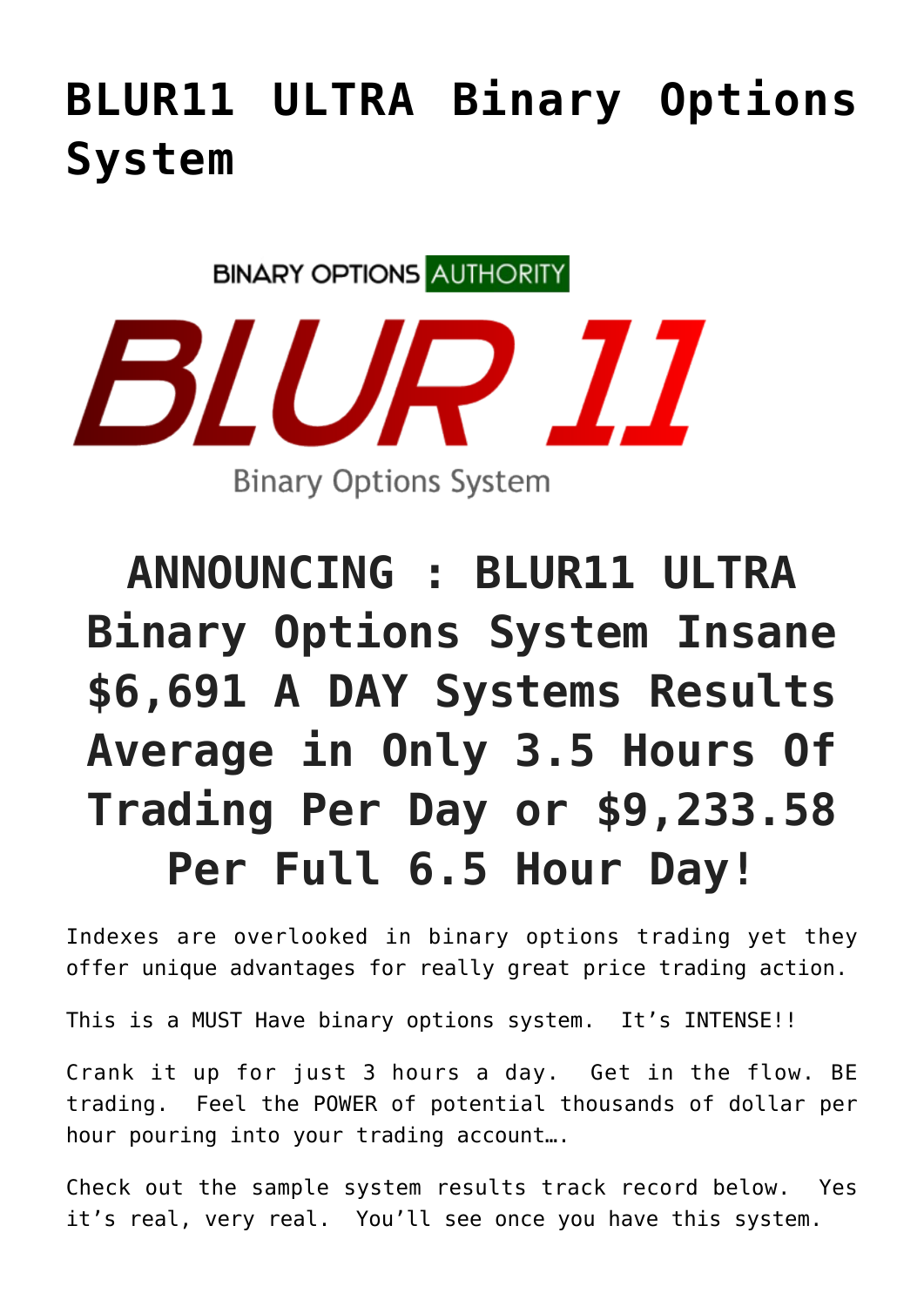On top of that, the only way you're going to get this system is – FREE! Sounds crazy doesn't it! Well technically the broker will be buying the system for you after opening an account through our magic link below, technically speaking. But it's no out of pocket cost to you since funding your own broker account is not spending money!

You MUST get this system!

Imagine adding the ability to trade indices to your arsenal in binary options. Then imagine having a system with the power you see below.

### **Features**

- Have a index binary options system that is able to take advantage of index trading
- Can trade it in under three and half hours or less

## **Benefits**

- Potential dramatic profits
- Potential considerable cash flow for the amount of time invested
- Have another amazing system in your arsenal

#### **FAQ**

1. Can I trade this system all day long? Yes this system will allow that possibility

2. Can I trade this on other indexes? The system was developed to take advantage of a certain type of price action that a index usually has. You should tested on other indices first before trading though, although the system should be able to do similarly on other similarly priced flowing indices.

3. Am I guaranteed to make money with this binary system? You're not supposed to ask that in trading. I hate to say it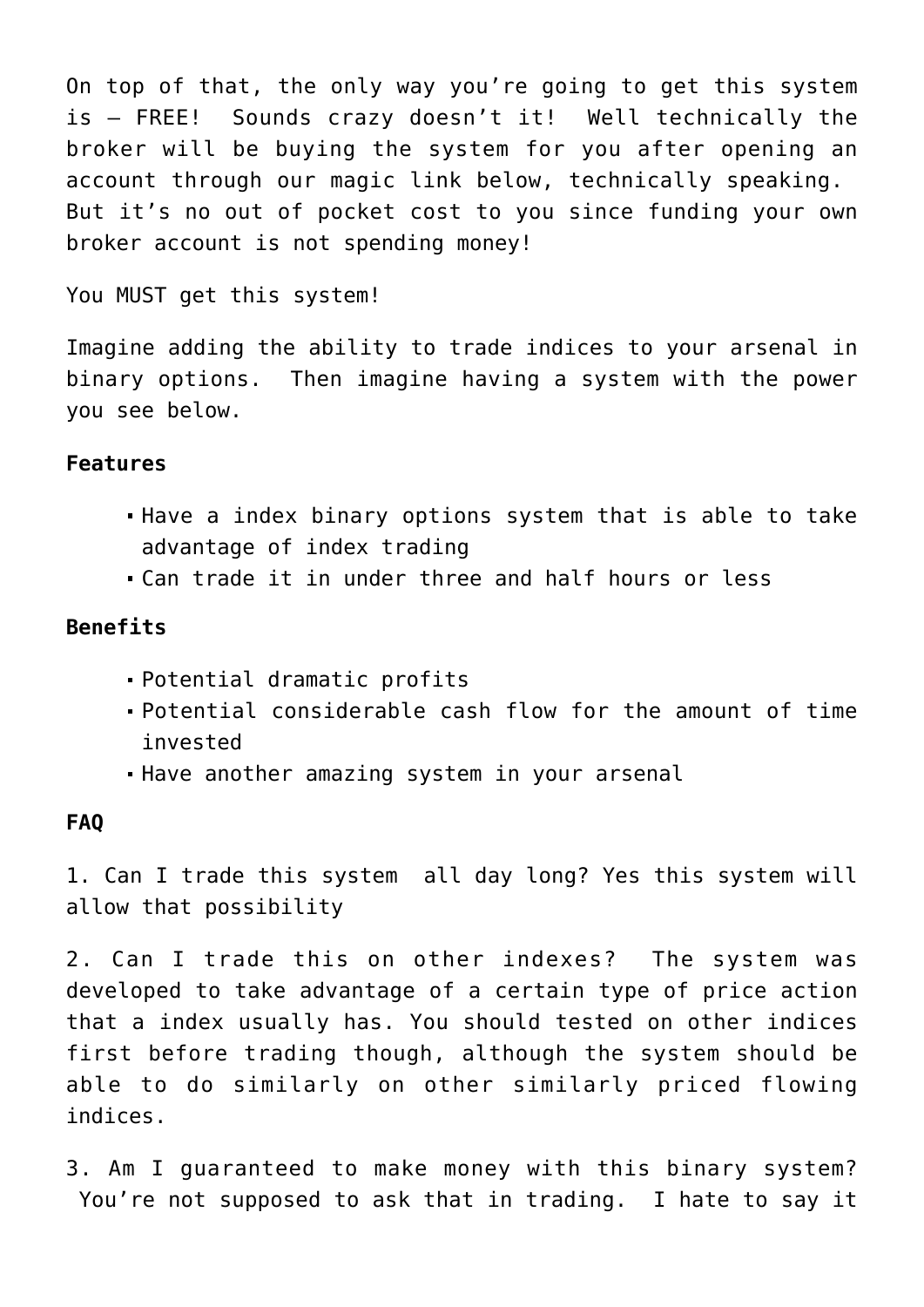but if you have to ask that you will probably find some way to mess this system up as well. I say that because trading doesn't work like that. If you're looking for the sure thing in trading you're not the proper mindset and you will likely fall prey to the marketplace. All I can tell you that this binary options system is a very, very good system. And it gives you a great chance for success. The question is will you learn the system? Will you practice trading the system so you can trade the system well? And will you show up!

Systems Performance: BLUR11 ULTRA Binary Options System System results: the system results below represent the entry mechanism as triggered on the given date below. We have a system performance sample below to give you a picture of the system. The result below is based on the exact system rules so what you see is what you'll be getting in terms of the entry strategy.

INDU 3 1/2 Hours. Again we like to focus on tradability in terms of time sitting in front of a computer and lifestyle so we condensed our training sessions with an appropriate strategy to three and half hours or less. You can trade less or more it's up to you.

|                                       |  | W  |                 | $@$ \$500.00<br>@75%<br>Payout | \$1,000                                       | \$2,500                      |
|---------------------------------------|--|----|-----------------|--------------------------------|-----------------------------------------------|------------------------------|
| I MMI MMMMMMMI I I MMMMMMMMMI WI MMW  |  | 22 | 7 <sup>1</sup>  | \$4,200.00                     |                                               | $$8,400.00 \times 21,000.00$ |
| MWWWW IWWWWWWWWWWWWWW IWW             |  | 27 | 3 <sup>1</sup>  | \$7,950.00                     | $$15,900.00$   \$39,750.00                    |                              |
| WWWWLLWWWWLWWWWLLWWWWWWWLLWWWWWWWLL   |  | 29 |                 | $10 $ \$5, 150.00              | $$10,300.00$ $$25,750.00$                     |                              |
| MI WI WWWWWWWWWWWWWWWI I I WWWWWWWWWW |  | 28 |                 | $5 $ \$7,300,00                | $$14,600.00$   \$36,500.00                    |                              |
| <b>WWWWWWWWWWLLWWLLLWWWWW</b>         |  | 44 | 13 <sup>1</sup> | \$8,900.00                     | $$17,800.00$ $$44,500.00$                     |                              |
| LWLLLLLWWWWWWWWWWWWWLLL               |  | 39 | 14 <sup>1</sup> |                                | $$6,650.00 \times 13,300.00 \times 33,250.00$ |                              |
|                                       |  |    |                 |                                |                                               |                              |

Averages:

**Systems results as represented with \$500 a trade: \$40,150.00**